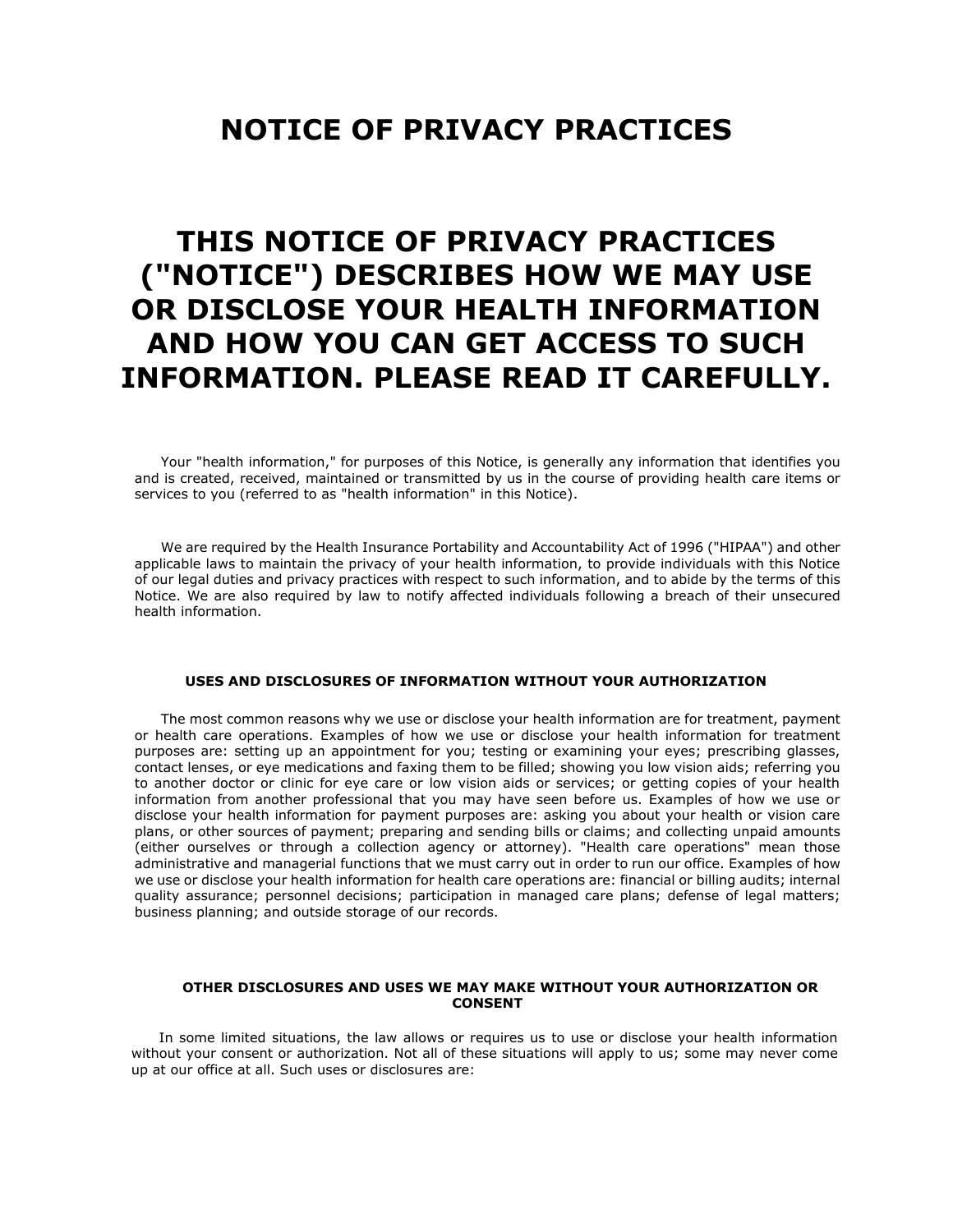- when a state or federal law mandates that certain health information be reported for a specific purpose;
- for public health purposes, such as contagious disease reporting, investigation or surveillance; and notices to and from the federal Food and Drug Administration regarding drugs or medical devices;
- disclosures to governmental authorities about victims of suspected abuse, neglect or domestic violence;
- uses and disclosures for health oversight activities, such as for the licensing of doctors; for audits by Medicare or Medicaid; or for investigation of possible violations of health care laws;
- disclosures for judicial and administrative proceedings, such as in response to subpoenas or orders of courts or administrative agencies;
- disclosures for law enforcement purposes, such as to provide information about someone who is or is suspected to be a victim of a crime;
- to provide information about a crime at our office; or to report a crime that happened somewhere else;
- disclosure to a medical examiner to identify a dead person or to determine the cause of death; or to funeral directors to aid in burial; or to organizations that handle organ or tissue donations; uses or disclosures for health related research;
- uses and disclosures to prevent a serious threat to health or safety;
- uses or disclosures for specialized government functions, such as for the protection of the president or high ranking government officials; for lawful national intelligence activities; for military purposes; or for the evaluation and health of members of the foreign service; disclosures of de-identified information;
- disclosures relating to worker's compensation programs;
- disclosures of a "limited data set" for research, public health, or health care operations;
- incidental disclosures that are an unavoidable by-product of permitted uses or disclosures;
- disclosures to "business associates" and their subcontractors who perform health care operations for us and who commit to respect the privacy of your health information in accordance with HIPAA;
- [Specify other uses and disclosures affected by state law].

Unless you object, we will also share relevant information about your care with any of your personal representatives who are helping you with your eye care. Upon your death, we may disclose to your family members or to other persons who were involved in your care or payment for health care prior to your death (such as your personal representative) health information relevant to their involvement in your care unless doing so is inconsistent with your preferences as expressed to us prior to your death.

## **SPECIFIC USES AND DISCLOSURES OF INFORMATION REQUIRING YOUR AUTHORIZATION**

The following are some specific uses and disclosures we may not make of your health information **without** your authorization:

**Marketing activities**. We must obtain your authorization prior to using or disclosing any of your health information for marketing purposes unless such marketing communications take the form of face-to-face communications we may make with individuals or promotional gifts of nominal value that we may provide. If such marketing involves financial payment to us from a third party your authorization must also include consent to such payment.

**Sale of health information.** We do not currently sell or plan to sell your health information and we must seek your authorization prior to doing so.

**Psychotherapy notes.** Although we do not create or maintain psychotherapy notes on our patients, we are required to notify you that we generally must obtain your authorization prior to using or disclosing any such notes.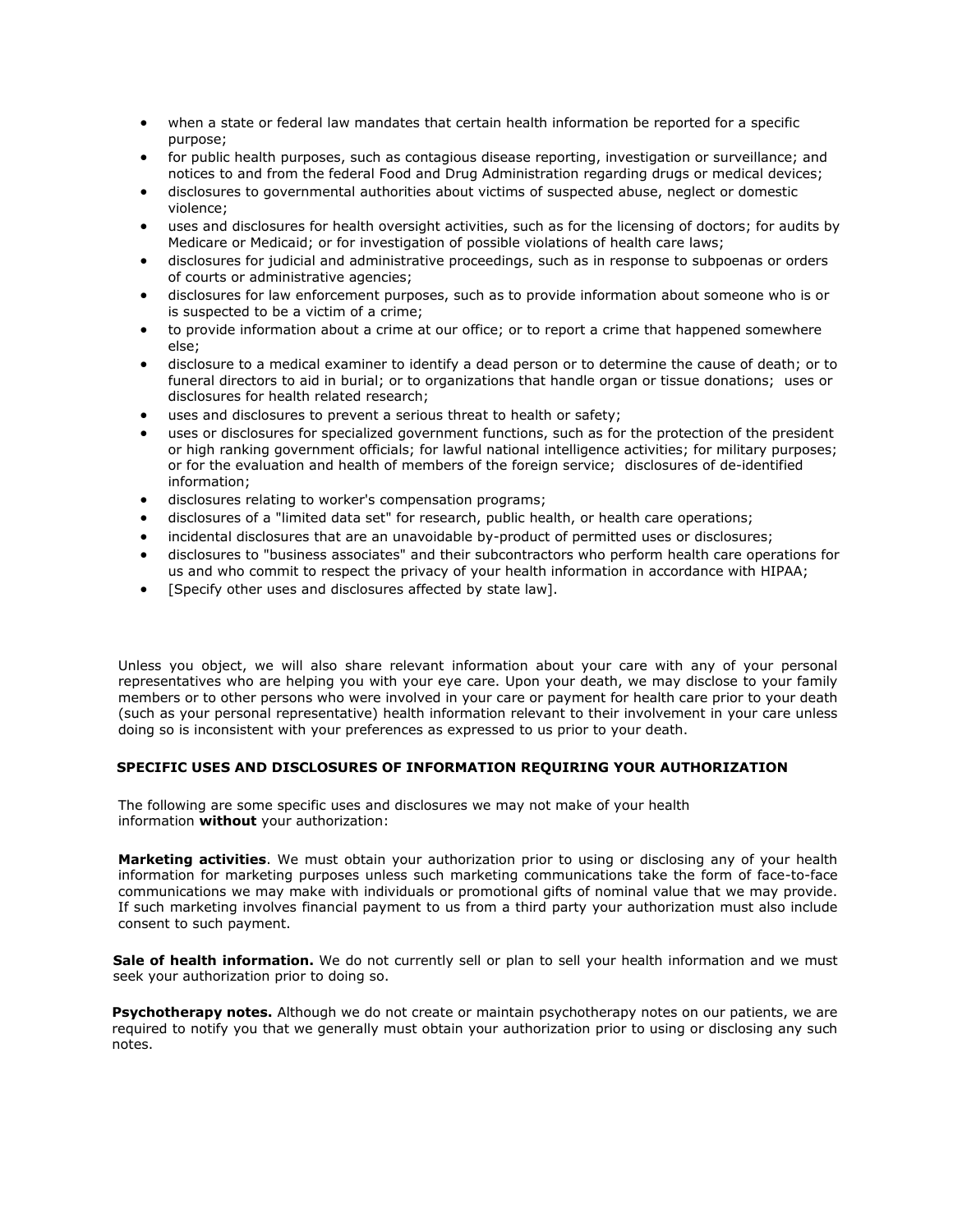### **YOUR RIGHTS TO PROVIDE AN AUTHORIZATION FOR OTHER USES AND DISCLOSURES**

- Other uses and disclosures of your health information that are not described in this Notice will be made only with your written authorization.
- You may give us written authorization permitting us to use your health information or to disclose it to anyone for any purpose.
- We will obtain your written authorization for uses and disclosures of your health information that are not identified in this Notice or are not otherwise permitted by applicable law.
- We must agree to your request to restrict disclosure of your health information to a health plan if the disclosure is for the purpose of carrying out payment or health care operations and is not otherwise required by law and such information pertains solely to a health care item or service for which you have paid in full (or for which another person other than the health plan has paid in full on your behalf).

Any authorization you provide to us regarding the use and disclosure of your health information may be revoked by you in writing at any time. After you revoke your authorization, we will no longer use or disclose your health information for the reasons described in the authorization. However, we are generally unable to retract any disclosures that we may have already made with your authorization. We may also be required to disclose health information as necessary for purposes of payment for services received by you prior to the date you revoked your authorization.

### **YOUR INDIVIDUAL RIGHTS**

You have many rights concerning the confidentiality of your health information. You have the right:

- o **To request restrictions on the health information we may use and disclose for treatment, payment and health care operations.** We are not required to agree to these requests. To request restrictions, please send a written request to us at the address below.
- o **To receive confidential communications of health information about you in any manner other than described in our authorization request form.** You must make such requests in writing to the address below. However, we reserve the right to determine if we will be able to continue your treatment under such restrictive authorizations.
- o **To inspect or copy your health information.** You must make such requests in writing to the address below, you request a copy of your health information we may charge you a fee for the cost of copying, mailing or other supplies. In certain circumstances we may deny your request to inspect or copy your health information, subject to applicable law.
- o **To amend health information.** If you feel that health information we have about you is incorrect or incomplete, you may ask us to amend the information. To request an amendment, you must write to us at the address below. You must also give us a reason to support your request. We may deny your request to amend your health information if it is not in writing or does not provide a reason to support your request. We may also deny your request if the health information:
	- o was not created by us, unless the person that created the information is no longer available to make the amendment,
	- o is not part of the health information kept by or for us
	- o is not part of the information you would be permitted to inspect or copy
	- o is accurate and complete.
	- o **To receive an accounting of disclosures of your health information.** You must make such requests in writing to the address below. Not all health information is subject to this request. Your request must state a time period for the information you would like to receive, no longer than 6 years prior to the date of your request and may not include dates before April 14, 2003. Your request must state how you would like to receive the report (paper, electronically).
	- o **To designate another party to receive your health information**. If your request for access of your health information directs us to transmit a copy of the health information directly to another person the request must be made by you in writing to the address below and must clearly identify the designated recipient and where to send the copy of the health information.